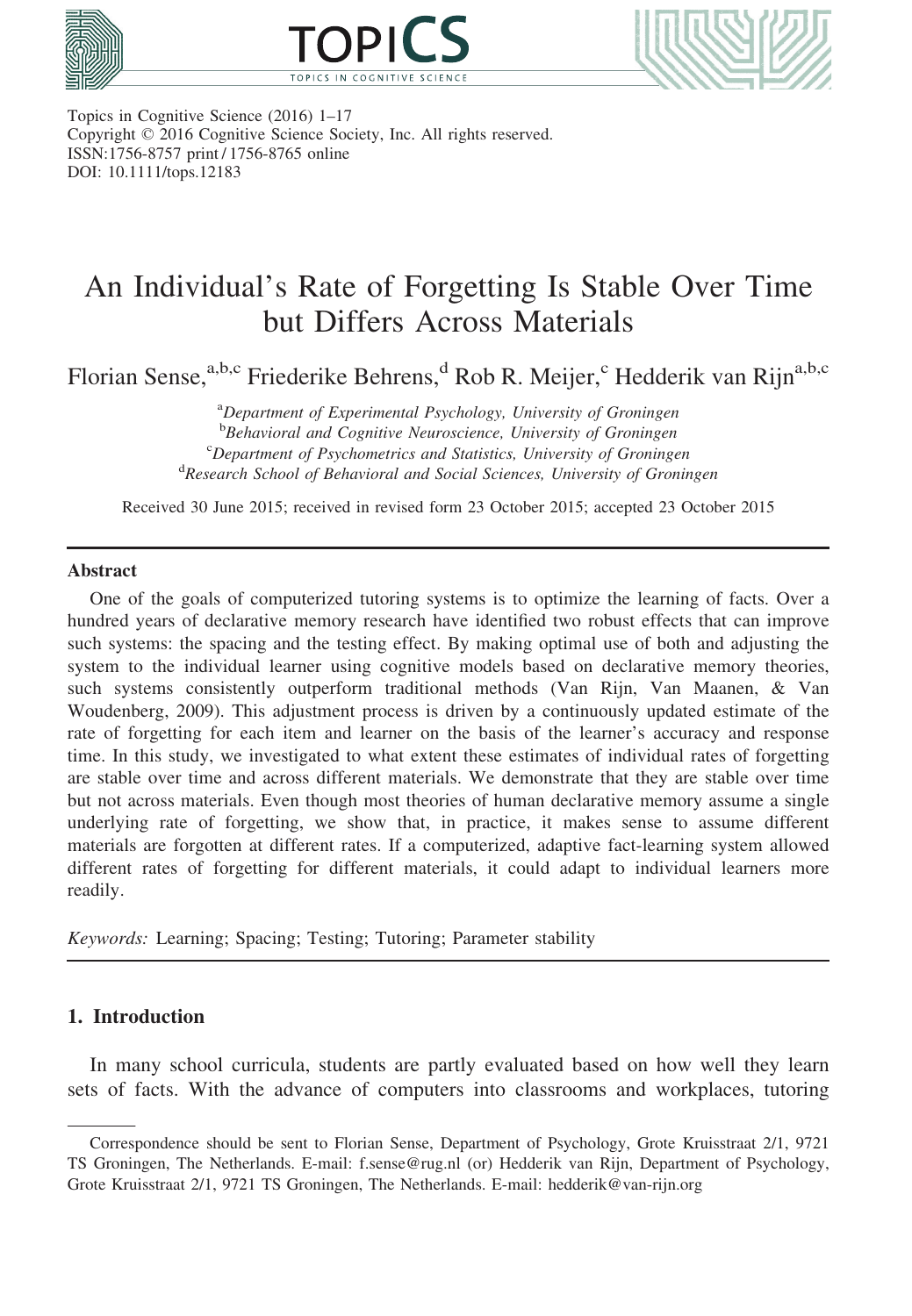systems have been developed to help learners master the required declarative fact material. Over a hundred years of declarative memory research have singled out two robust effects that developers of such systems can use to enhance them: the spacing effect and the testing effect (Delaney, Verkoeijen, & Spirgel, 2010). By making optimal use of both of them and adjusting the system to the individual learner, such tutoring systems can make learning a lot more efficient. As of now, however, each learning session is treated in isolation in the system that we have been developing (Van Rijn, Maanen, & Woudenberg, 2009): user-specific characteristics are estimated during a session to optimize learning in that session but are not preserved between learning sessions, something which this system shares with most other adaptive learning systems. A potential improvement for these adaptive systems could be made by retaining the estimated characteristics over sessions. However, this requires that these characteristics do not fluctuate too much between learning sessions. In this study, we investigated to which extent user-specific characteristics relevant to such a tutoring system are stable over time and across different materials.

The optimization of fact learning is often based on balancing the benefits of the spacing and the testing effect. The spacing effect describes the finding that performance on tests of recall is improved when study time is distributed over multiple occasions (Cepeda, Pashler, Vul, Wixted, & Rohrer, 2006; Dempster, 1988; Donovan & Radosevich, 1999; Jastrzembski, Gluck, & Gunzelmann, 2006), a benefit that persists even after a delay (Godbole, Delaney, & Verkoeijen, 2014). It has also been shown convincingly, based on both behavioral (e.g., Lindsey, Shroyer, Pashler, & Mozer, 2014; Nijboer, 2011; Van Rijn et al., 2009) and psychophysiological data (e.g., Van Rijn, Dalenberg, Borst, & Sprenger, 2012), that retention can be increased by spacing items *within* a single learning session. The optimal spacing schedule ultimately depends on how much time is available and when the material is tested (Cepeda, Vul, Rohrer, Wixted, & Pashler, 2008). However, the vast majority of students do not space their studying at all: They mass-study just before an exam (Taraban, Maki, & Rynearson, 1999).

The testing effect describes the finding that active memory retrieval during practice is more beneficial for long-term retention than passive study (Karpicke & Roediger, 2008; Roediger & Butler, 2011). That is, being forced to retrieve the answer from declarative memory leads to better learning than simple re-studying (i.e., looking at) the cue-answer pair (Carrier & Pashler, 1992). This effect has been studied extensively in the laboratory (De Jonge, Tabbers, Pecher, & Zeelenberg, 2012; Kornell & Bjork, 2008b; Verkoeijen & Bouwmeester, 2014) but also holds in more realistic classroom settings (Agarwal, Karpicke, Kang, Roediger, & McDermott, 2008; Butler & Roediger, 2007; Goossens, Camp, Verkoeijen, Tabbers, & Zwaan, 2014; McDaniel, Anderson, Derbish, & Morrisette, 2007). Importantly, the testing effect is strongest if the item can be successfully retrieved (Carrier & Pashler, 1992) and practically disappears for non-retrievable items (Jang, Wixted, Pecher, Zeelenberg, & Huber, 2012).

The goal of learning systems is to devise a learning schedule that makes optimal use of each effect's benefits. This requires balancing two seemingly opposing goals: (a) maximizing time between repetitions of an item to get the biggest spacing effect and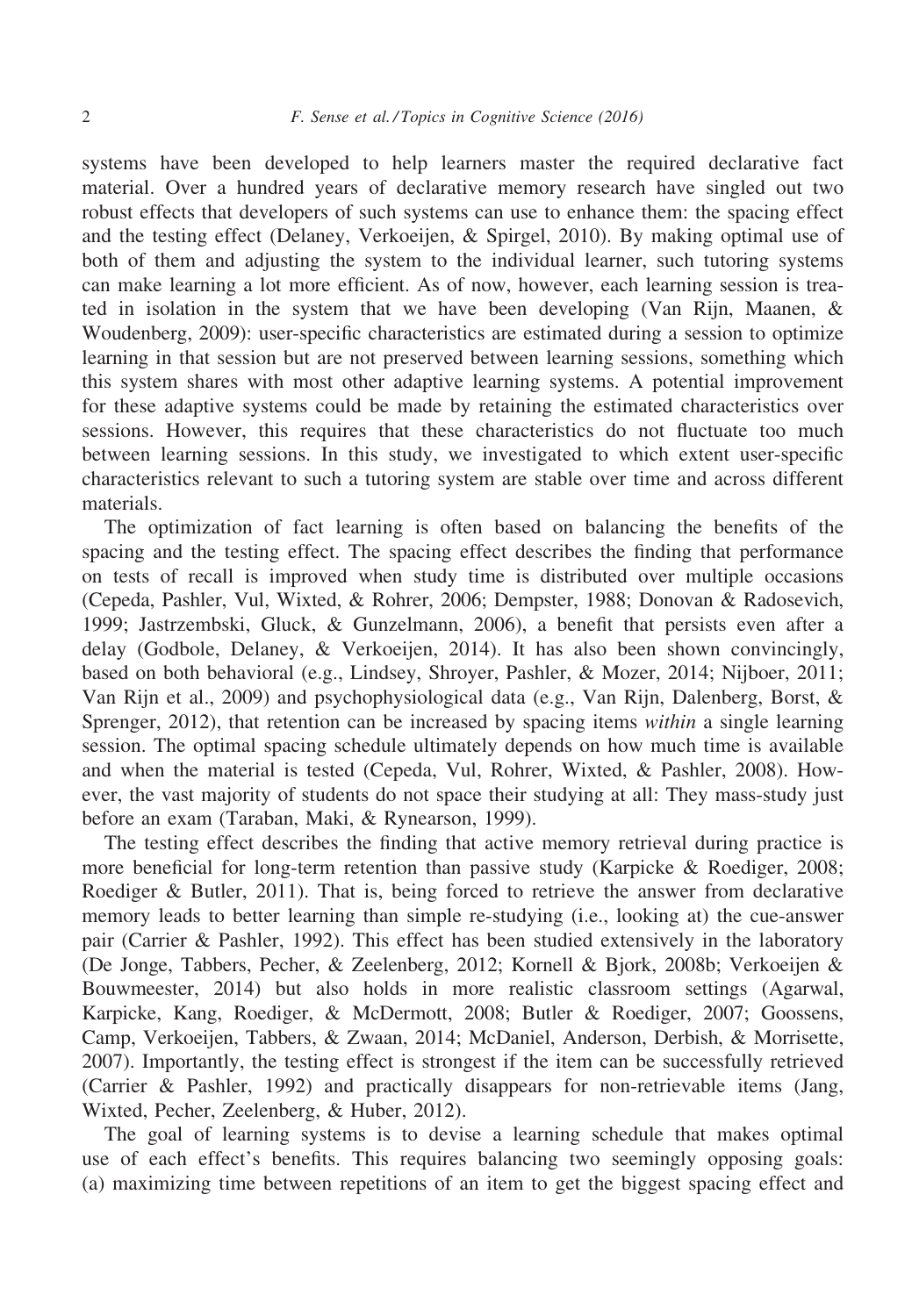(b) minimizing time between repetitions of an item to make sure it can still be retrieved from declarative memory (to take advantage of the testing effect). Such adaptive practice models have been developed and implemented with great success (Lindsey, Mozer, Cepeda, & Pashler, 2009) and have been shown to outperform flashcard control conditions (Atkinson, 1972; Nijboer, 2011; Van Rijn et al., 2009). A simple flashcard procedure (e.g., Pavlik & Anderson, 2008) is an excellent control condition because many students report using similar procedures to study for exams (Hartwig & Dunlosky, 2012; Kornell & Bjork, 2008a; Kornell, Son, College, & York, 2009; Wissman, Rawson, & Pyc, 2012).

As a starting point for the development of such adaptive models, Anderson and Schooler (1991) showed that data on declarative memory performance (i.e., practice and retention) across time courses ranging from seconds to years can be fit by power functions (also see Rubin & Wenzel, 1996). Pavlik and Anderson (2003, 2005) argued that the practice and retention of facts can be approximated using the same equations that can be used to describe the behavioral effects in the data. They developed a model that formalizes this process and showed how it can be used to compute the optimal schedule of practice, taking into account the effects of practice, retention, and spacing (Pavlik & Anderson, 2008; Pavlik, Bolster, Wu, Koedinger, & MacWhinney, 2008). Like most other models of human declarative memory (e.g., Raaijmakers & Shiffrin, 1980), their model assumes that there is some stable effect based on each individual's rate of forgetting and additional effects based on *item difficulty*. Someone's *rate of forgetting* is (implicitly) assumed to be a property of his or her memory and therefore assumed to be a trait-like, stable property, regardless of whether he or she studies vocabulary, topographical information, or glossary definitions.

The learning outcomes after studying declarative fact materials using the models based on Pavlik and Anderson's approach (Nijboer, 2011; Pavlik & Anderson, 2008; Van Rijn et al., 2009) are promising. However, the models have only been tested within a single session in one domain at a time. The stability of participants' rates of forgetting across time and knowledge domains is assumed but has not been demonstrated empirically. The goal of the present study was to investigate to which extent participants' rates of forgetting vary over the course of 3 weeks as well as across four different types of declarative fact material.

### 2. Methods

Participants were tested in three separate sessions, each spaced 1 week apart. Each session consisted of two blocks. In each session, participants learned Swahili-English vocabulary during the first block, whereas in the second block, one of three other types of declarative fact material was presented (see Fig. 1 for an overview). Participants' rates of forgetting were estimated for each block. This way, participants' estimated rate of forgetting for each of the three Swahili-English blocks can be determined to assess the stability of the rate of forgetting over time. By comparing the rates of forgetting between the dif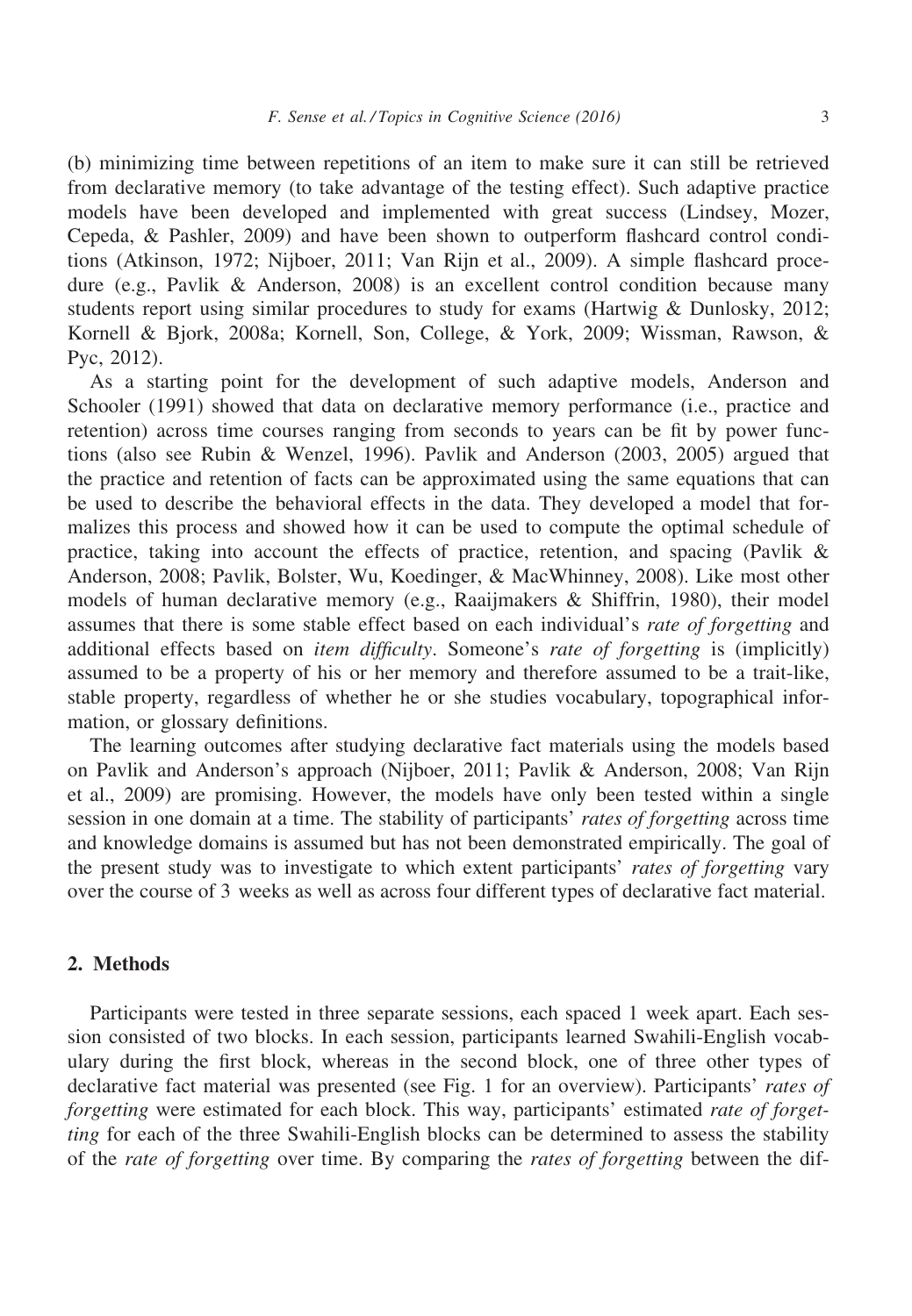ferent types of declarative fact material, we can investigate their stability across knowledge domains.

In the following, we describe in more detail how the *rates of forgetting* were estimated for each participant, what types of material were used, and which analyses were conducted to address the research question.

# 2.1 The model

The model used in this experiment is based on ACT-R's declarative memory equations (Anderson, 2007). In the ACT-R framework, each item that is learned is assigned an activation value. Activation is highest at the moment an item is encountered and then decays as a function of time. The activation of an item at any point in time can be computed using the following equation:

$$
A_i(t, n) = \sum_{j=1}^n (t - t_j)^{-d_j}
$$

According to this equation, the activation of item i at time point t depends on all  $n$ previous time points at which item  $i$  has been encountered. The activation of each previous encounter *j* decays over time with  $d_i$ , which, as  $d$  values are always positive,



Fig. 1. Overview of the experimental design of the study. The sessions are spaced 1 week apart. A different type of declarative fact material is studied in each (color-coded) block. Six unique sets of items were used, one per block.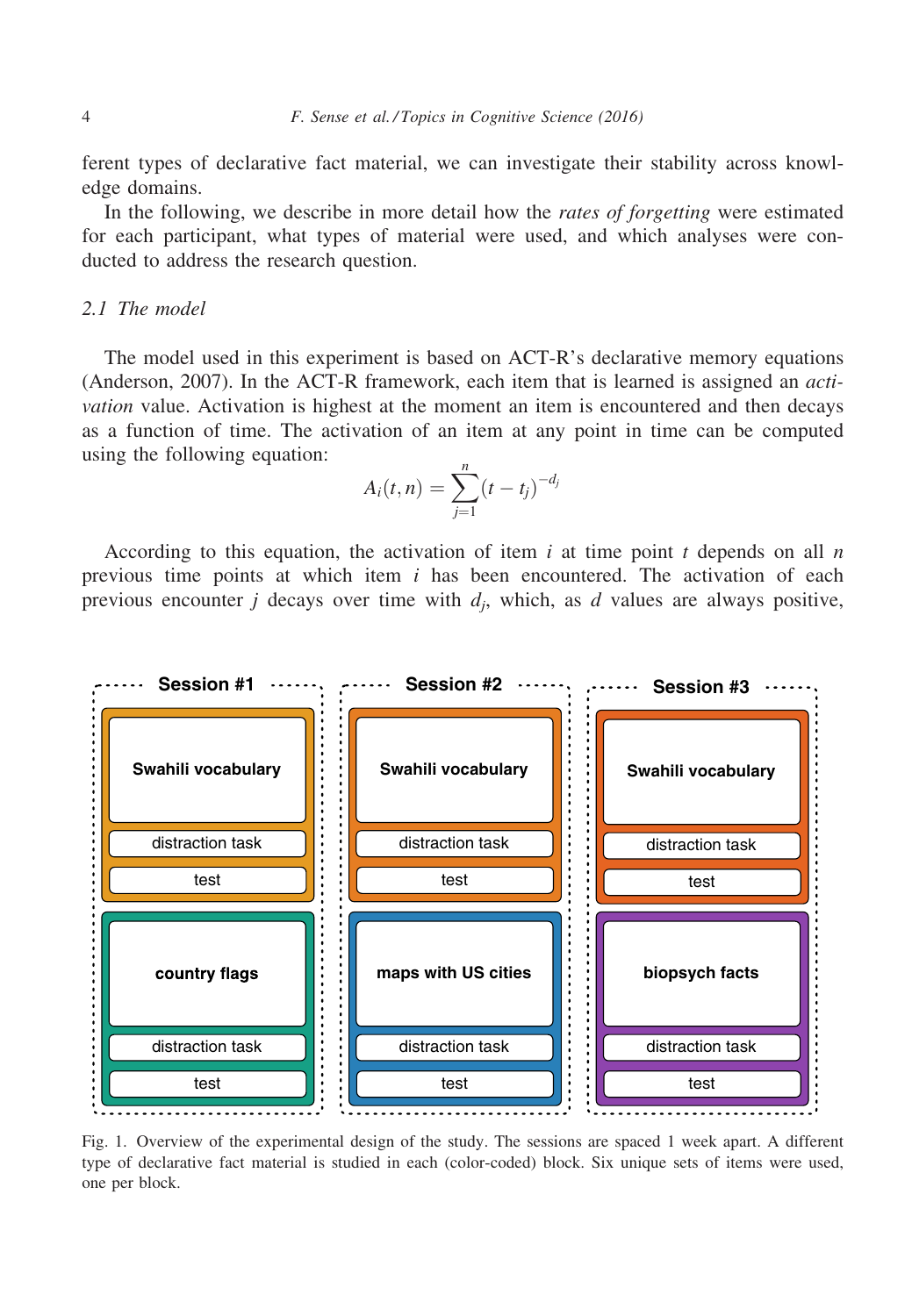translates to a smaller contribution to the current activation if encounter  $i$  has occurred long before time point  $t$ . The rate with which the activation of an encounter decays is determined at the presentation of that encounter:

$$
d_j = ce^{Ai(t)} + \alpha
$$

In this equation, which is evaluated at the time of the more recent encounter, but without taking that encounter into account for calculating the activation,  $c$  is the decay scale parameter that determines the relative contribution of the activation component  $(A<sub>i</sub>(t))$ . The activation is calculated using the earlier discussed equation over all previous encounters, excluding the current encounter for which the decay is calculated. Alpha  $(\alpha)$  represents the decay intercept that is used as the decay value for the first encounter. This  $\alpha$ parameter will be the main focus of the adaptive algorithm discussed later.

An activation value can be converted to an estimated response time by scaling the activation and adding a fixed time that accounts for non-memory–related processes. The following equation is used to convert the scaled  $(F)$  activation of item i at time point t  $(A_i(t))$  to an estimated reaction time:

$$
RT_i(t) = \text{Fe}^{-Ai(t)} + \text{fixed time}
$$

Pavlik and Anderson (2003, 2005, 2008) have shown that the three equations outlined here can be used to fit a wide range of data from learning-related experiments and can account for additional benefits gained through the spacing effect (however, see Lindsey et al., 2009, for some limitations).

The system has not only been used to describe collected data but also to devise a system that predicts, in real time, the order in which items should be repeated to yield optimal retention. To account for individual variability, the system designed by Pavlik and Anderson adjusted the decay parameter based on accuracy scores. When an incorrect response was given to an item of which the model assumed that it had an activation that should have resulted in a successful retrieval, the decay rate for that item was increased, and vice versa when an unexpected correct response was given. However, more information can be gathered from the answers, as the deviation with the predicted reaction time can also be used for updating of decay parameters.

More recently, Van Rijn et al. (2009) and Nijboer (2011) have proposed an algorithm, based on the original Pavlik and Anderson work, which also takes into account the response times. In a series of laboratory and classroom studies, they showed that this refined algorithm leads to improved performance compared with both the Pavlik and Anderson (2008) model and to flashcard procedures. This updating algorithm adjusts an item's alpha  $(\alpha)$  parameter by comparing the estimated reaction time with the observed reaction time. If the estimated reaction time was longer than the observed reaction time, the activation estimated by the model was too low, and thus, a better fit to the empirical data would have been observed if the decay had been higher. To compensate for this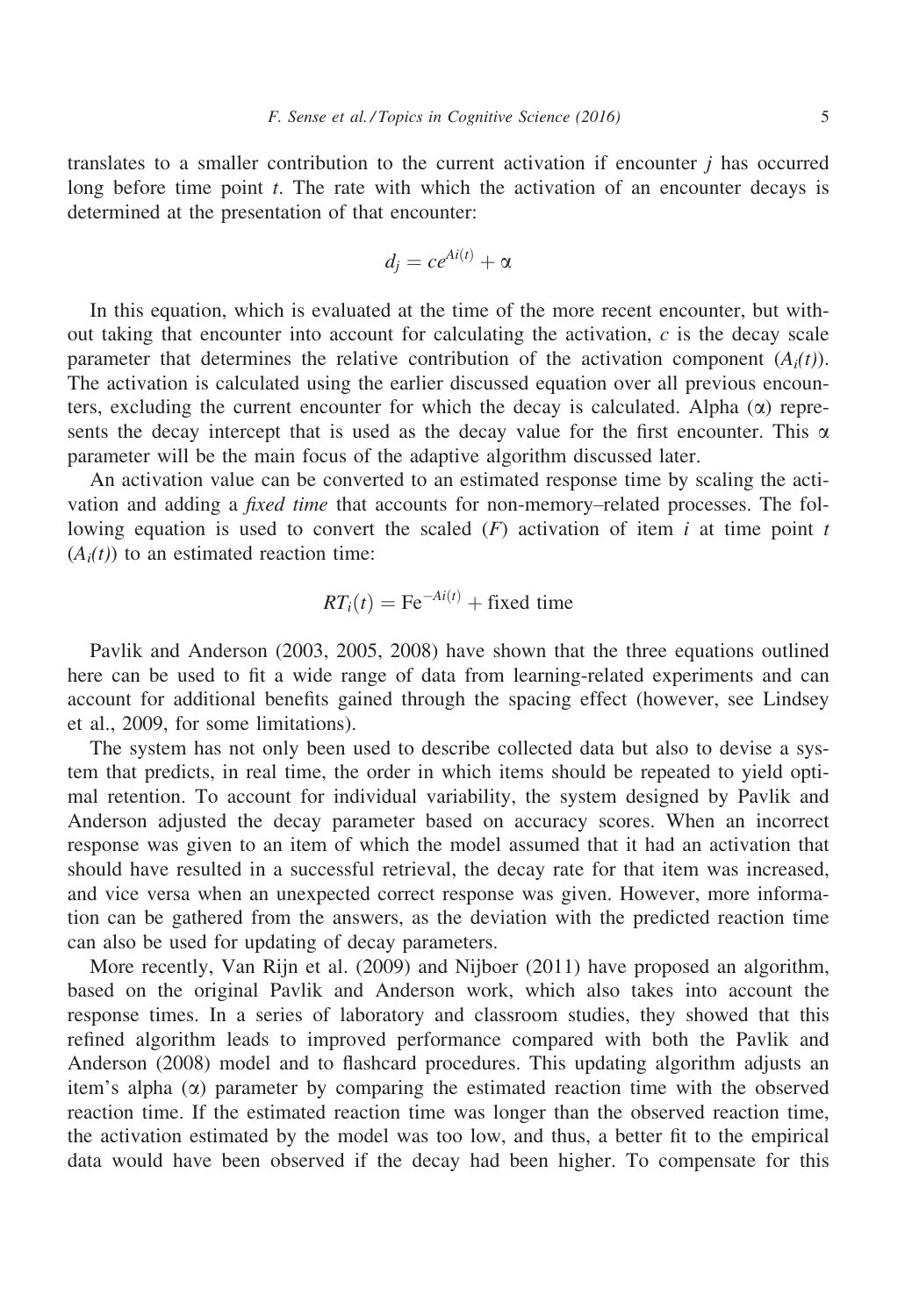discrepancy, the  $\alpha$  parameter for the given item is adjusted using a binary search algorithm to improve the model's estimate on the following trial (see Nijboer [2011] for details). Using this adaptation procedure, the  $\alpha$  parameter is modified per item per learner to best capture the behavioral variation observed during learning on a trial-by-trial basis. This decay parameter is an operationalization of the *rate of forgetting*, which is the term we will use in the remainder of this article.

The sequence in which the items are presented is based on the activation values calculated using these *rate of forgetting* parameters using a procedure graphically depicted in Fig. 2. The procedure is relatively straightforward: When an item needs to be presented, the model calculates the estimated activation  $n$  seconds from the current time for all items that have been encountered earlier. If,  $n$  seconds from now, the activation of any item has dropped below the retrieval threshold, that item is presented next. If no item has dropped below the threshold, a new, not-yet-presented item is scheduled for presentation as long as novel items are still available. Otherwise, the item with the lowest activation  $n$ seconds from now is presented. Based on the answer on this presentation, the *rate of for*getting of this item is updated, and the model checks whether a next repetition needs to be scheduled.

## 2.2 Exclusion criteria

Before starting data collection, we defined three exclusion criteria meant to ensure that participants contributed complete data sets and actively engaged with the task. First, participants must have completed all three sessions. Second, participants must have



Fig. 2. A graphical representation of how the model determines the order in which to repeat old and present new items.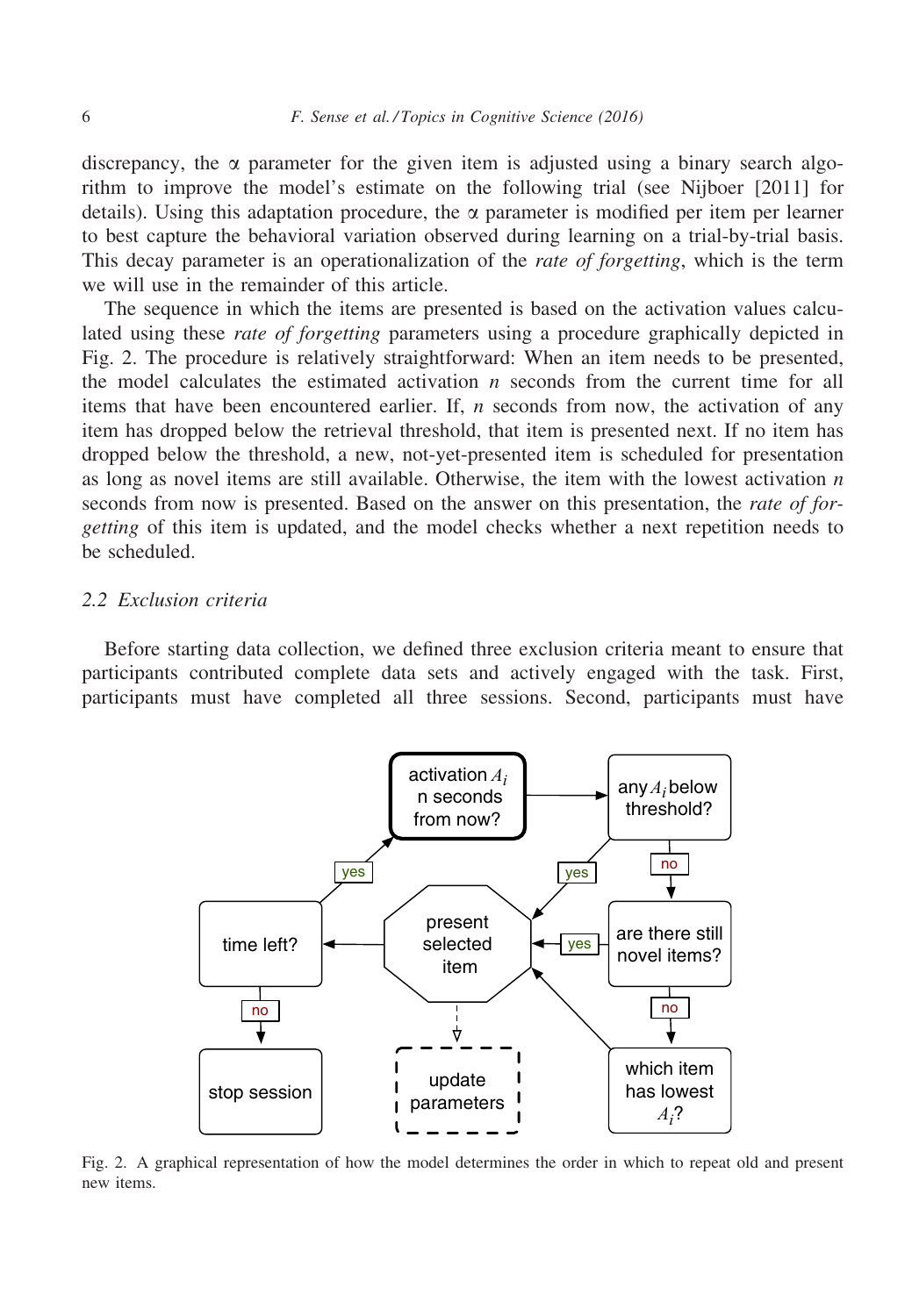performed well enough to encounter at least 10 unique items in each block. As the model only introduces new items when the activation of the previous items is high enough (see above for details), we used this as a proxy to determine which participants actively engaged in learning. Third, participants must have answered at least 25% of the items they studied correctly on the delayed recall test. Participants who did not meet these criteria were unlikely to have been actively engaged in the task, potentially distorting the data.

# 2.3 Participants

Participants were 76 first-year psychology students from the University of Groningen, 71 completed all three sessions, and 70 fulfilled the minimum requirement of having seen at least 10 unique items in each study block. Another three participants were removed because they performed at  $\leq 25\%$  on the final test. Of the remaining 67 participants (88%), 50 were female (75%) and the median age was 20  $(SD<sub>age</sub> = 1.73;$ range<sub>age</sub> = [17; 26]). No participant indicated familiarity with Swahili,  $35.8\%$  were Dutch, and 52.2% were German. The remaining students were from the English-language bachelor program with other nationalities. All participants indicated to be fluent in English and gave informed consent as approved by the Ethical Committee Psychology (ID: 14017-NE).

## 2.4. Materials

For each block, a list of 25 items was compiled. The lists of items were identical for all participants but during each study block, the model randomized the order in which items were presented based on participants' identification numbers. There were four types of declarative fact material that were studied by each participant:

## 2.4.1. Vocabulary

Seventy-five Swahili-English word pairs were selected from the list compiled by Van den Broek, Segers, Takashima, and Verhoeven (2014) and are listed in the Supplement. Swahili-English word pairs are common stimuli in vocabulary learning (e.g., Carpenter, Pashler, Wixted, & Vul, 2008; Kang & Pashler, 2014; Pyc & Rawson, 2010; Van den Broek et al., 2014) because participants from countries in which a Germanic language is the majority language are typically not familiar with it but it uses familiar letters and phonemes. The written Swahili word was the cue to which the participants had to respond by typing the correct English word.

# 2.4.2. Flags

A list of 25 countries and their flags was compiled from Wikipedia's list of sovereign states. We strived to pick flag/country combinations that were not likely to be known by the participants, using the experimenters' familiarity with the countries' flags and a pilot study as a benchmark. A full list of all countries can be found in the Supplement. The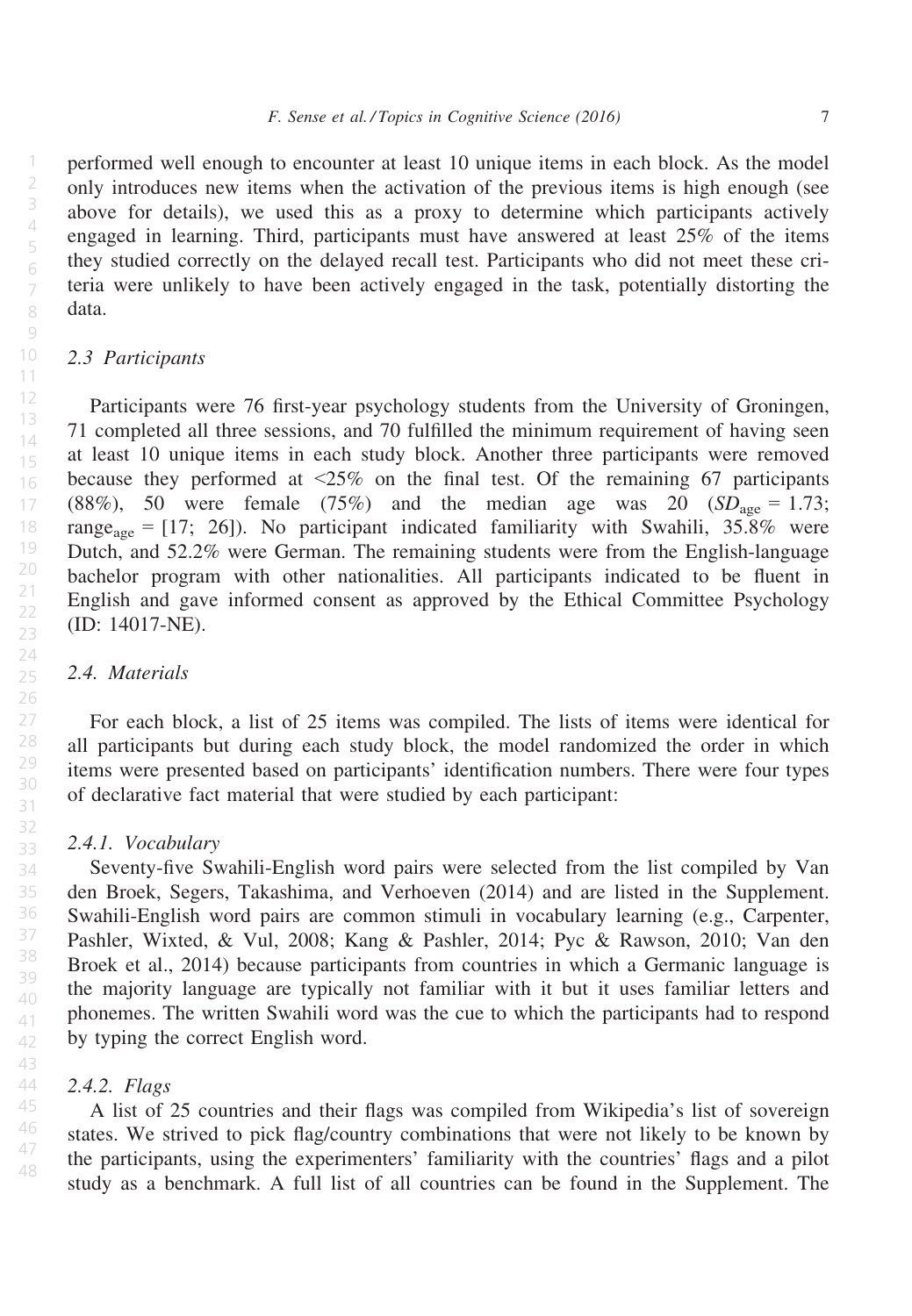country's flag was the cue to which the participants had to respond by typing in the country's name.

#### 2.4.3. Maps with U.S. cities

A list of 25 items was compiled by searching for small cities on Google Maps, making sure the cities were more or less evenly spaced across the United States of America. Cities were picked so that their names were unique, not too difficult to spell, and did not contain information about their geographical location. A full list can be found in the Supplement. Participants always saw a map of the United States with state borders on which all cities from the set were marked with gray dots. The cue for a city was the same map with the city in question highlighted in bright right. The participants had to respond by typing in the city's name.

#### 2.4.4. Biopsychology facts

A list of 25 biopsychology facts was compiled from the Glossary in Kalat (2012), a textbook used in a mandatory biopsychology course scheduled for the following semester for all students participating in this experiment. The facts were chosen so that the answer would always be a single word and that there was some variation in how difficult the words are to spell. A full list can be found in the Supplement. The description of the term was the cue to which the participants had to respond by typing in the described term.

## 2.5. Procedure

Each person participated in the study for three sessions on 3 days, each session spaced 1 week apart. Within each session, there were two blocks. Each block consisted of a 20 min study session, a 5-min distraction task, followed by a test of the studied declarative fact material that took about 5 more minutes (see Fig. 1). At the beginning of the first session, each participant also completed a short questionnaire regarding demographic information (age, gender, nationality, and language skills). The 5-min distraction was a simple variation of the puzzle game Tetris, which participants played until they were automatically redirected to the test that concluded the block.

While learning the material of each block, novel items were presented on *study trials* and subsequent repetitions were presented on *test trials*. On a *study trial*, participants saw both the cue and the correct response and had to type in the correct response to proceed. On a test trial, participants only saw the cue and had to type in the correct response. Feedback ("correct"/"incorrect") was provided in both trial types and lasted 0.6 and 4 s for correct and incorrect responses, respectively. The feedback on incorrect trials always resembled a *study trial* and displayed both the cue and the correct response. Jang et al. (2012) have shown that for non-retrievable items, an additional study trial is very effective because participants do not benefit from the testing effect and De Jonge et al. (2012) showed that the optimal duration of a *study trial* is 4 s.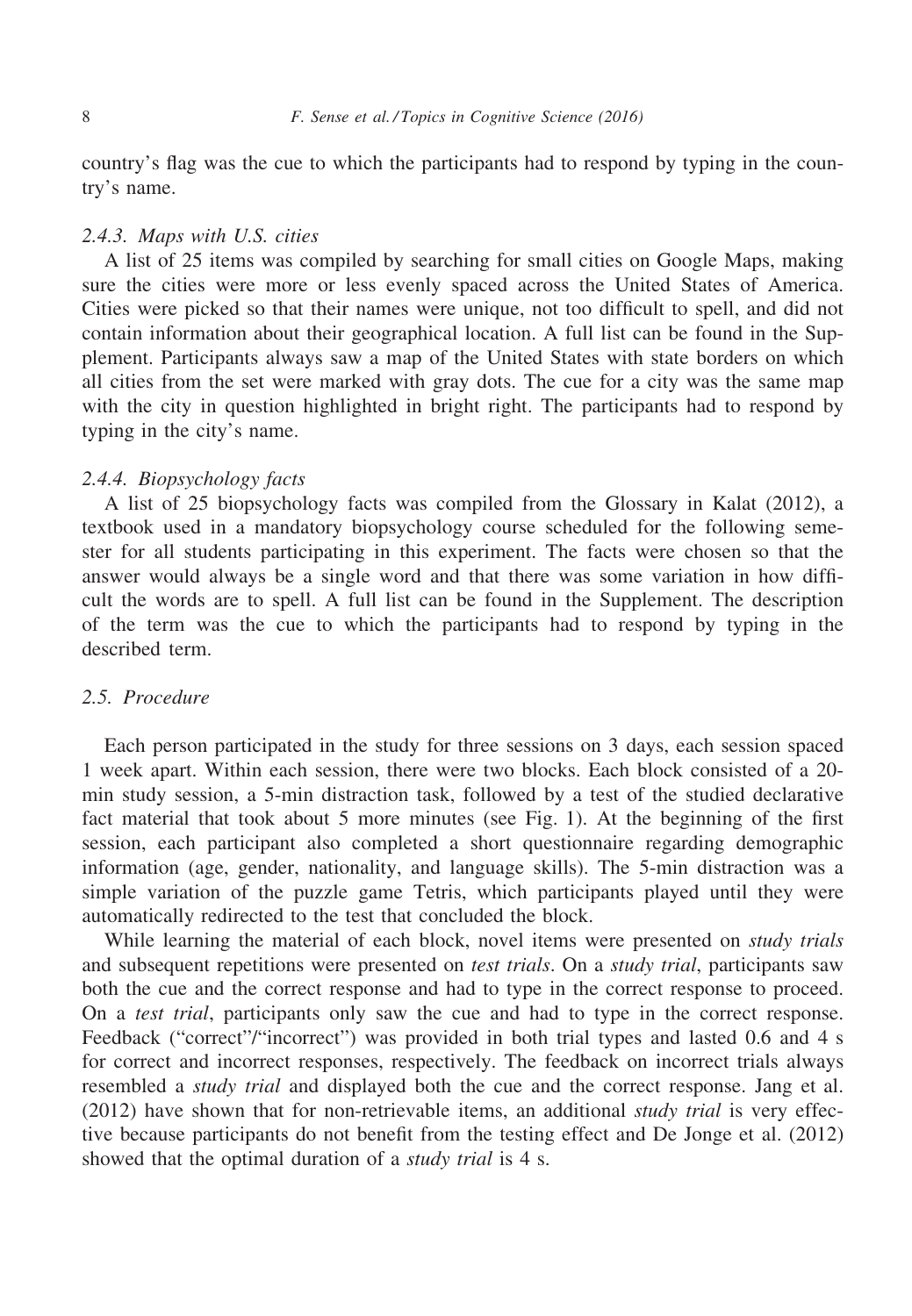During the test at the end of each block, participants were provided with a list of all cues and were asked to provide their responses (in any order they preferred). There was no explicit time limit for completing the test.

#### 2.6. Analysis

The main analysis is based on two regression analyses. The first analysis addressed the main research question and focused on whether the estimated rates of forgetting were stable over time and materials. An additional backwards regression was conducted to corroborate the findings and to investigate which *rates of forgetting* from the first two sessions (i.e., days) best predicted the rates of forgetting in the last session (i.e., on the last day).

## **Results**

First, we present participants' performance on the final test to verify that they actively learned the declarative fact material. Then, correlations between the operationalized rates of forgetting are presented to show the coherence between blocks. Finally, two regression analyses are presented to show in more detail how the rates of forgetting differ between types of material but not over time. Note that all data and associated analysis scripts can be downloaded from<https://github.com/fsense/parameter-stability-paper>.

Performance on the final test for the six different blocks was plotted to verify that participants were exposed to and learned the material sufficiently. Fig. 3 depicts violin plots (Hintze & Nelson, 1998) that show local density estimates added to each side of a traditional boxplot. Specifically, the white dots represent medians and the black portions correspond to the traditional "box and whiskers" of a box. The plot demonstrates that overall performance was very high, suggesting that the participants were exposed to the material sufficiently to learn it well. The material in the maps condition was more difficult to learn than the material from the other conditions. Furthermore, many people perform at ceiling in the *Swahili vocabulary* and *flags* conditions.

As described in the subsection *The Model* above, the *rate of forgetting* was operationalized as the model's  $\alpha$  parameter. Each item started with a *rate of forgetting* of 0.3 (a common default; see Nijboer, 2011; Van Rijn et al., 2009), and then, the value was adjusted on each repetition of the item. The adjustment depended on how the participant responded to the item (correct/incorrect) and how well the observed response latency corresponded with the model's prediction. For the following analyses, the final rates of forgetting of items that were presented at least three times were included. That is, each participant contributed multiple rates of forgetting and the exact number depended on how many items each participant encountered at least three times within each block. By averaging the rates of forgetting observed in one block, a mean rate of forgetting for a participant was computed that indicates how quickly information learned in that block was forgotten.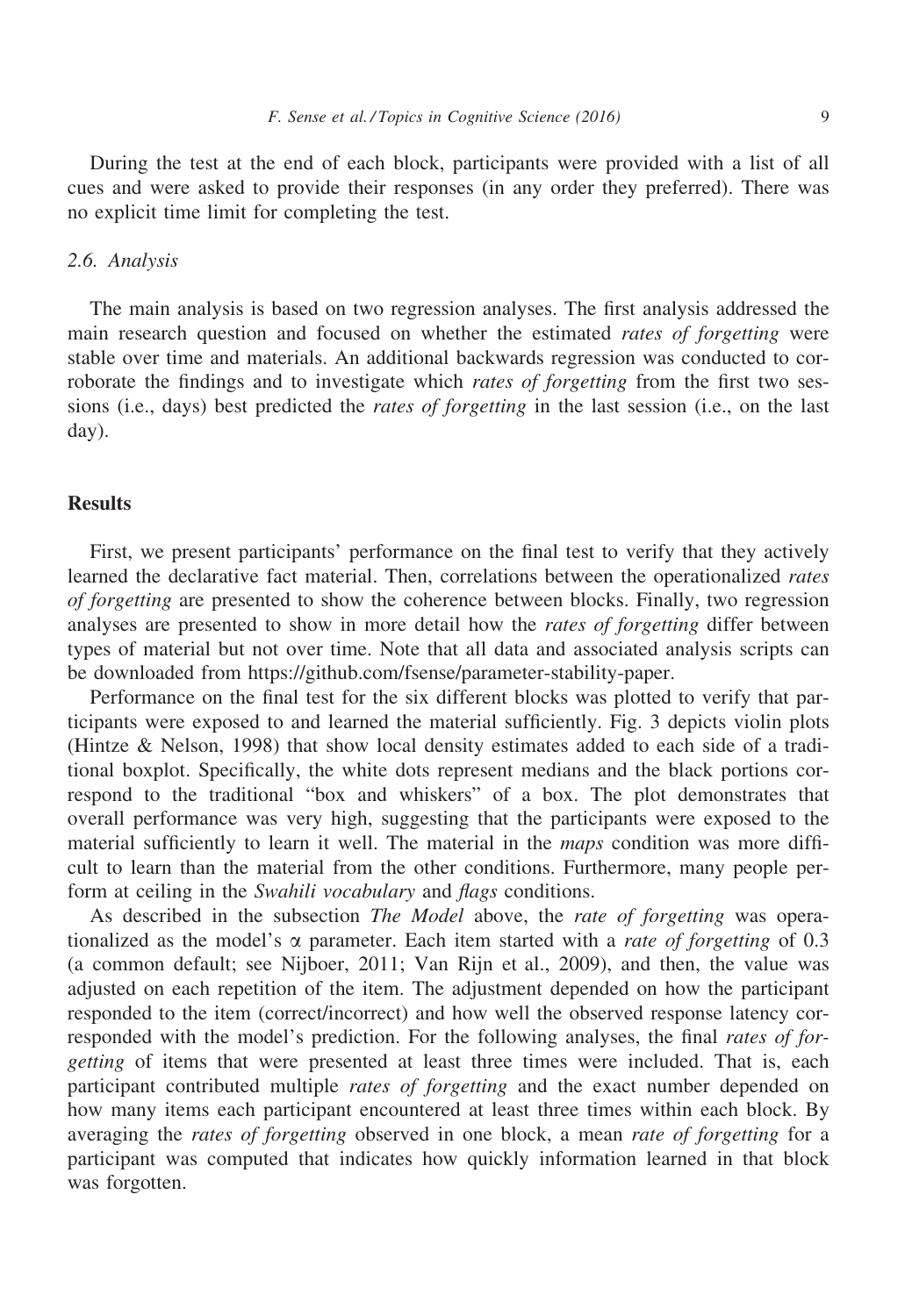

Fig. 3. Performance on the final test that was taken at the end of each block.

It is expected that participants with a low *rate of forgetting* have a higher chance to perform well on the final test—and vice versa. This assumed relationship is depicted graphically in Fig. 4. For this plot, each participant contributed one mean rate of forgetting per block and his or her performance in that block. For each block, participants were binned with respect to their mean rate of forgetting. The mean rate of forgetting and mean performance were calculated in each bin and plotted against each other.

The three vocabulary blocks (in shades of orange) form one cluster, and the performance on the test is near or at ceiling regardless of the rate of forgetting. For the other three conditions, however, a higher rate of forgetting implies slightly lower performance on the final test. Additionally, one can see that for the most difficult condition (maps, also see Fig. 3), the *rates of forgetting* are generally higher (i.e., shifted to the right on the  $x$ axis) than in the other conditions. This indicates the material was forgotten more quickly. Overall, the relationship between the *rate of forgetting* and performance on the test suggests that the model's  $\alpha$  parameter is a useful and informative operationalization.

Correlations between the rates of forgetting in each block are shown in Table 1. The relatively high correlations indicate coherence between the conditions. They do not, however, tell us whether the variation in mean *rate of forgetting* is greater between domains than it is within a domain or how stable the values are over time (even though the high correlations between the vocabulary blocks are promising).

To directly address the research question, we looked at the variation in *rates of forget*ting across time and materials using linear mixed-effects model regression. Two dummycoded variables were included in the model: The first variable coded the session in which a block was completed. This tests whether there is any significant variation over time across all blocks. The second variable was coded 0 for blocks in which participants studied Swahili vocabulary and 1 for those in which non-Swahili material was studied. This directly compares the differences between multiple blocks of learning Swahili to non-Swahili blocks. For this analysis, the *rates of forgetting* were log-transformed to prevent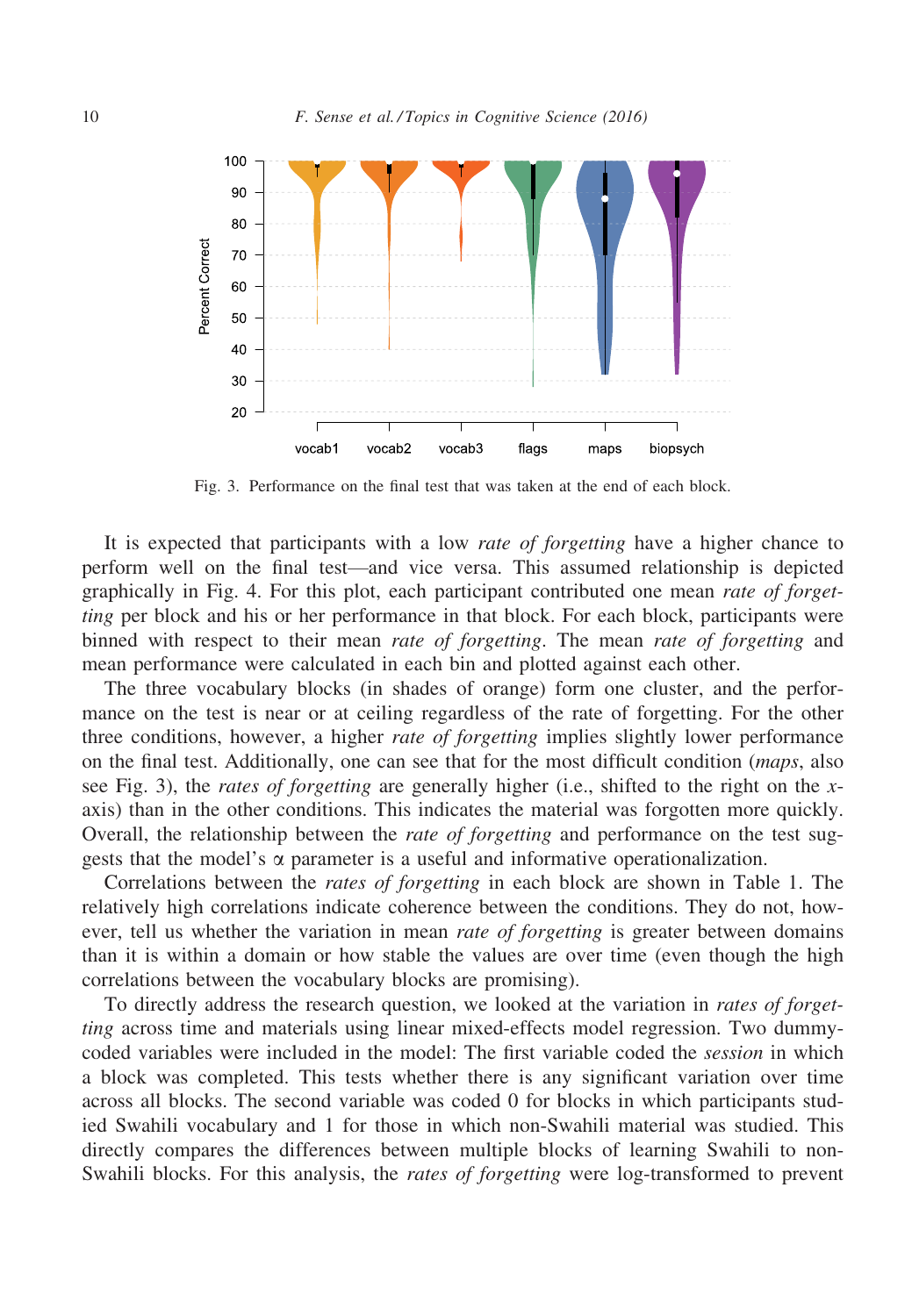

Mean Rate of Forgetting per Participant

Fig. 4. Participants' mean rate of forgetting is plotted against their performance on the final test for each block. The data are binned to make the plot more readable. Bins were created by ordering the 76 individual data points in each condition on the x-axis, dividing them into five bins, and then computing the mean values for each bin.

Table 1 Correlations of mean rates of forgetting between all blocks

|                    | vocab1 | vocab <sub>2</sub> | vocab <sub>3</sub> | flags | maps  |
|--------------------|--------|--------------------|--------------------|-------|-------|
| vocab1             |        |                    |                    |       |       |
| vocab <sub>2</sub> | 0.758  |                    |                    |       |       |
| vocab <sub>3</sub> | 0.771  | 0.863              |                    |       |       |
| flags              | 0.603  | 0.630              | 0.549              |       |       |
| maps               | 0.499  | 0.556              | 0.495              | 0.604 |       |
| biopsych           | 0.630  | 0.572              | 0.534              | 0.511 | 0.384 |

*Note.* All correlations differ significantly from 0 with  $p \le 0.001$ .

violations of homoscedasticity and normality. Table 2 summarizes the estimated regression coefficients of the log-transformed rates of forgetting, the standard error of the estimate, the degrees of freedom, the absolute *t*-value, and the *p*-value.

The *rates of forgetting* do not significantly differ between sessions  $(t(73)=1.3)$ ,  $p = 0.198$ . However, the contrast between the Swahili and non-Swahili blocks significantly influences the *rates of forgetting* ( $t(9506) = 16.5$ ,  $p < .001$ ), indicating that the rates of forgetting in Swahili blocks are significantly different from non-Swahili blocks. The interaction between the session and the contrast Swahili versus non-Swahili is not significant ( $t(82) = 1.81$ ,  $p = .074$ ). This means the difference in the *rate of forgetting* when performing a non-Swahili task compared with the Swahili task does not differ as a function of the session in which the task is performed in. Fig. 5 gives a visual overview of the mean rate of forgetting in each block and suggests that the significant difference of the Swahili versus non-Swahili comparison is driven by the higher rate of forgetting in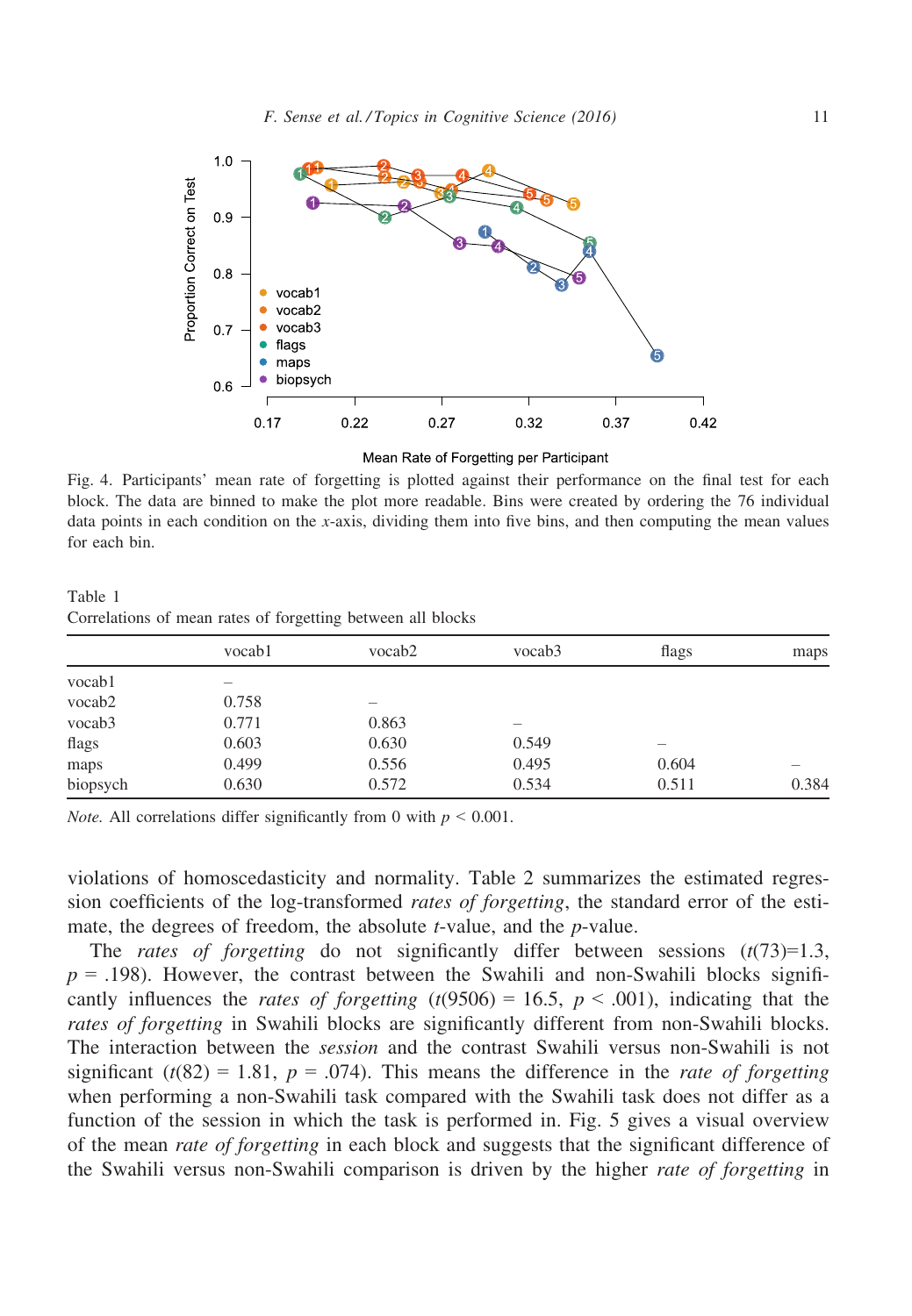|                                  | $beta_{In(ROF)}$ | SЕ    | df   | ltl   |             |  |
|----------------------------------|------------------|-------|------|-------|-------------|--|
| Intercept                        | $-1.394$         | 0.040 | 112  | 34.38 | ${}< 0.001$ |  |
| Session                          | $-0.036$         | 0.028 | 73   | 1.30  | 0.198       |  |
| SW vs. non-SW                    | 0.182            | 0.011 | 9506 | 16.50 | ${}< 0.001$ |  |
| Session $\times$ (SW vs. non-SW) | $-0.051$         | 0.028 | 82   | 1.81  | 0.074       |  |

Table 2 Results from the linear mixed-effects regression with dummy coding

Note. The columns show the estimated regression coefficients of the log-transformed rates of forgetting values, the standard error of the estimate, the degrees of freedom, the absolute t-value, and the p-value, respectively.

the *maps* condition. This was confirmed by Bonferroni-corrected post hoc paired t-tests, which revealed differences between the *maps* and the *flags* conditions  $(t(66) = 12$ ,  $p \leq 0.001$ ) and the *maps* and the *biopsych* conditions (t(66) = 10.7, p < .001) but no significant differences between the *flags* and the *biopsych* conditions  $(t(66) = 0.27$ ,  $p = .785$ <sup>1</sup>

An additional analysis investigated to which extent the rate of forgetting in one session can predict the *rate of forgetting* in a subsequent session. Specifically, the *rate of forget*ting in the third session was predicted based on the values from previous sessions. The Swahili block in the third session was the dependent variable, and data from the four blocks that were completed in the two previous sessions were entered as independent predictors in a backward regression analysis. The *rates of forgetting* from the *biopsych* block were not included in the analysis because these are possibly confounded due to being completed in the same session as the predicted values (Fig. 1).

We expected that (1) the same and (2) more recent tasks would have more predictive power than another and earlier tasks. Both expectations are confirmed by the backward regression analysis. The first expectation was supported by the fact that the best-fitting model includes only the rates of forgetting of the second and first Swahili blocks (in that order). The blocks with declarative fact material from other domains (*flags* and *maps*) do



Fig. 5. The mean rate of forgetting per participant for each block as a violin plot to show the density estimates as well as classic box plots (in black) with superimposed medians (in white).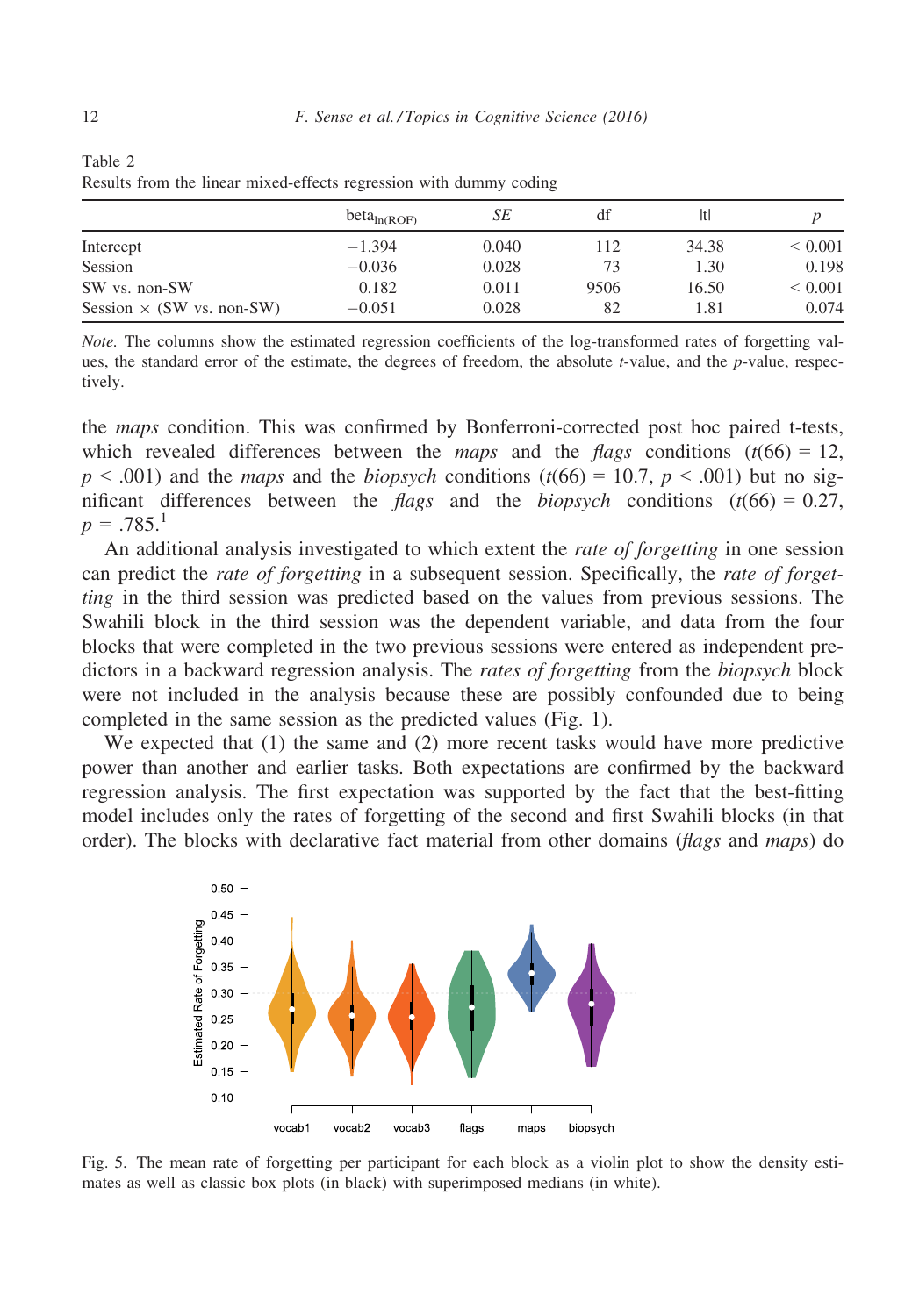not significantly improve goodness of fit when added to the model. The second expectation is supported by the finding that the *rate of forgetting* of the more recent Swahili task is a stronger predictor ( $\beta = 0.64$ ,  $t(64) = 7.3$ ,  $p < .001$ ) than the performance during the first (and therefore earlier) session ( $\beta = 0.24$ ,  $t(64) = 3.0$ ,  $p = .004$ ). Given that the estimate of the more recent task is almost three times higher than the earlier task, the prediction of the third session is closer to the *rate of forgetting* of the second session. The final model, including the rates of forgetting from the second and the first session as predictors, has an adjusted  $R^2$  of 0.77 ( $F(2, 64) = 111.4, p < .001$ ).

## **Discussion**

In this study, we investigated the stability of individual *rate of forgetting* parameters in a model of optimal fact learning. The emphasis was on scrutinizing the stability of the parameter values across time and across different materials. Knowing more about the circumstances under which a learner's estimated rate of forgetting is stable in time and across declarative fact materials enables us to further develop the model by carrying over what we learned about the participant in one learning session to the next.

The results of the analyses show that the estimated *rates of forgetting* do not differ significantly over time. There is a difference in estimated rates of forgetting, however, when different types of declarative fact material are studied. When looking at the data of the performance on the final test depicted in Fig. 3, one can see that there was a clear ceiling effect. The effect is especially pronounced in the three Swahili blocks and the block in which participants learned flags. This might be considered to be an issue because it would facilitate the stability of results within those Swahili-learning blocks. It should be noted, however, that by using the parameter values that were estimated throughout the learning session instead of the results of the learning session (i.e., test performance), one gets a much more fine-grained view of the differences between conditions. There is much more variation in estimated rates of forgetting than the corresponding results on the test suggest (i.e., more variation on the x-axis of Fig. 4 than on the y-axis). This conclusion is further supported by the fact that there was no significant difference across the three sessions (see both main effect of session and the interaction between session and type of materials shown in Table 2), even though the comparison *did* include the blocks for which final performance was not at ceiling. Therefore, analyses based on the estimated rates of forgetting are more informative than those based on the performance on the final test.

The data presented here suggest that participants' rates of forgetting are stable over time within one type of material (Swahili vocabulary), but less stable between materials. We deliberately picked the types of declarative fact material to be different from each other (i.e., vocabulary, visual, topographical, and factual), so perhaps it is not surprising that a difference was found. What is surprising to us, however, is that the flags and the biopsychology conditions were similar to each other while the two conditions that used visual information (flags and maps) were as different as the maps and biopsychology con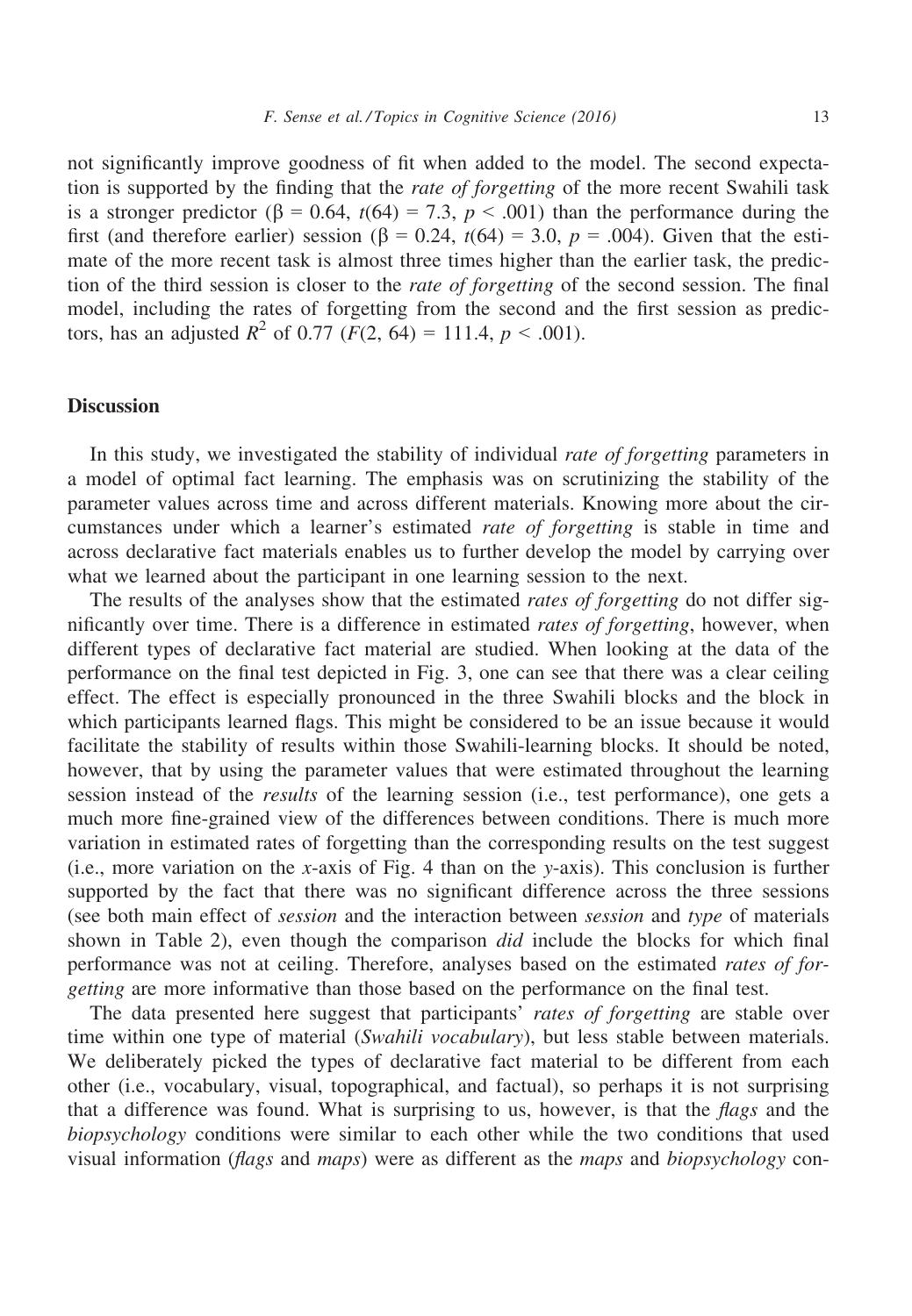ditions, indicating that simple surface features are unlikely to provide good predictors for the similarity of the estimates of the rate of forgetting.

According to the framework outlined by Pavlik and Anderson (2008), based on an idea that is also present in many other theories of human declarative memory (Raaijmakers  $\&$ Shiffrin, 1992), participants' rate of forgetting is considered to be a stable property of their memory system. If this was the case, an adaptive learning system could estimate a learner's rate of forgetting while studying one type of material and then re-use that parameter when the learner starts learning a different type of material. However, the data presented here do not support the idea that someone's rate of forgetting is stable regardless of the type of material, and thus, preserving estimated *rates of forgetting* between study sessions of different types of material is more complicated. The data presented here do, however, support the idea that someone's rate of forgetting is stable over time for the same type of declarative fact material, which means that we can preserve estimated parameter values and re-use them when the learner returns to the same type of material. How similar materials have to be to yield sufficiently similar *rates of forgetting* is an empirical question that has not yet been answered.

Besides such practical implications, there is also something to be said about models of human declarative memory in general. Most models that assume memories are encoded as traces assume that all traces are treated equally when it comes to learning and forgetting. The models propose certain rules under which traces are encoded, retrieved, and maintained, but those rules usually apply regardless of the type of declarative fact material or the context. One exception might be the Search of Associative Memory model (SAM; Raaijmakers & Shiffrin, 1980), in which context information is encoded along with the trace itself. The experiment presented here is neither designed nor intended to falsify any of those theories. It is self-evident, however, that not all types of material are equally difficult for a single person. As long as it is not clear how a single underlying process that treats all types of material equally results in varying learning and forgetting in different tasks/materials, it makes sense—from a practical point of view—to use varying *rates of forgetting* to account for these individual differences.<sup>2</sup>

## Acknowledgments

An earlier and shorter version of this article was published in the conference proceedings of the 13th International Conference on Cognitive Modeling.

## **Notes**

1. Bayes factor t-tests (Rouder, Speckman, Sun, Morey, & Iverson, 2009) were performed with the default settings of the BayesFactor package (Morey & Rouder, 2015) and corroborate the findings: When tested against the default null model, the alternative model indicating inequality between both groups is favored when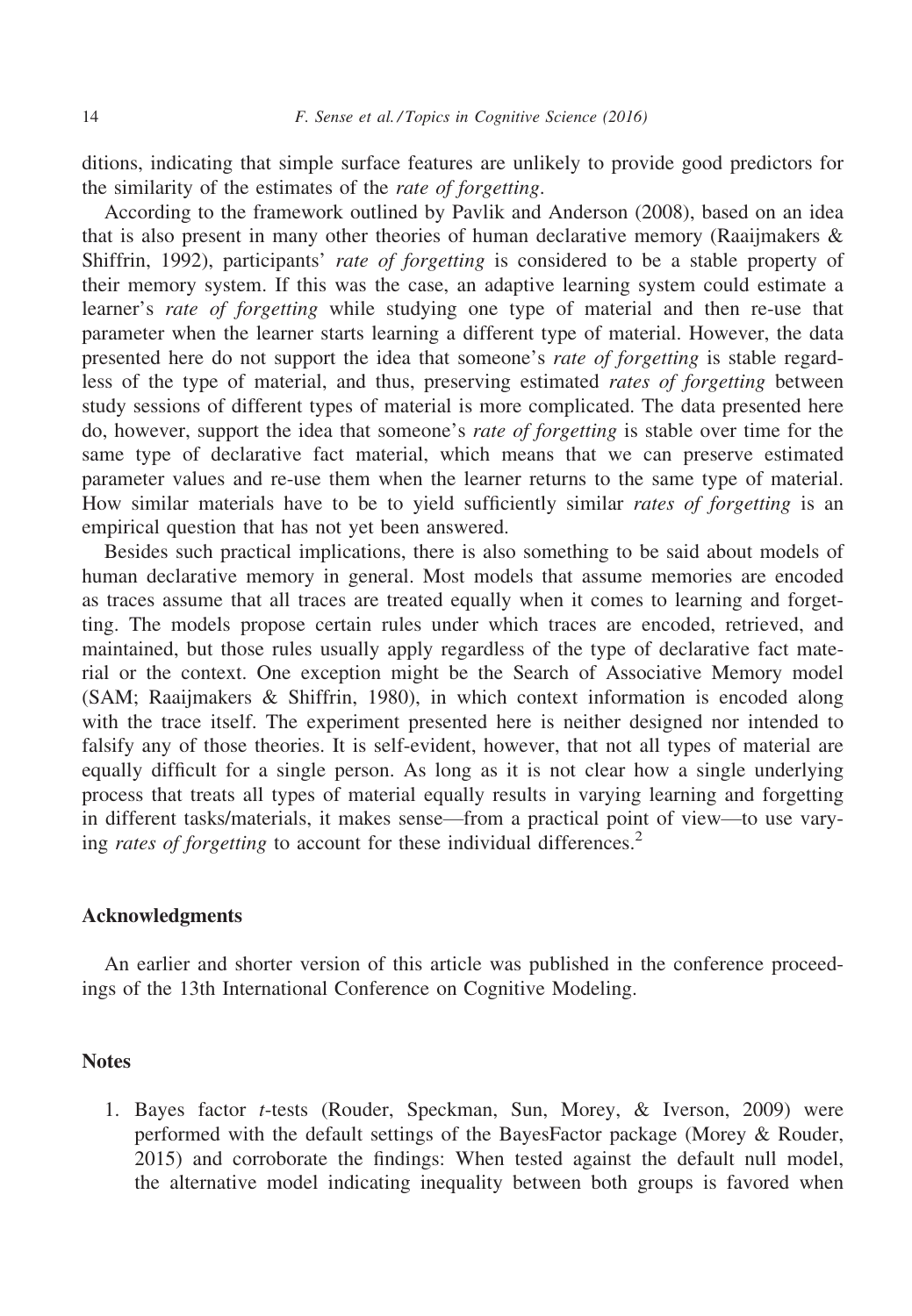comparing the *maps* and *flags* conditions (Bayes factor =  $1.8 \times 10^{15}$ ) and the *maps* and *biopsych* conditions (Bayes factor =  $1.2 \times 10^{13}$ ). However, the data provide support for the null model when compared with the alternative model when comparing the *flags* and *biopsych* conditions (Bayes factor  $= 7.2$ ).

2. The supplementary material, all analyses, and the raw data can be found at [https://](https://github.com/fsense/parameter-stability-paper) [github.com/fsense/parameter-stability-paper.](https://github.com/fsense/parameter-stability-paper)

## References

- Agarwal, P. K., Karpicke, J. D., Kang, S. H. K., Roediger, H. L., & McDermott, K. B. (2008). Examining the testing effect with open- and closed-book tests. Applied Cognitive Psychology, 22, 861–876.
- Anderson, J. R. (2007). How can the human mind occur in the physical universe? New York: Oxford University Press.
- Anderson, J. R., & Schooler, L. J. (1991). Reflections of the environment in memory. Psychological Science, 2(6), 396–408. doi[:10.1111/j.1467-9280.1991.tb00174.x](http://dx.doi.org/10.1111/j.1467-9280.1991.tb00174.x).
- Atkinson, R. C. (1972). Optimizing the learning of a second-language vocabulary. Journal of Experimental Psychology, 96(1), 124–129.
- Butler, A. C., & Roediger, H. L. (2007). Testing improves long-term retention in a simulated classroom setting. European Journal of Cognitive Psychology, 19(4–5), 514–527. doi:[10.1080/09541440701326097.](http://dx.doi.org/10.1080/09541440701326097)
- Carpenter, S. K., Pashler, H., Wixted, J. T., & Vul, E. (2008). The effects of tests on learning and forgetting. Memory & Cognition, 36(2), 438–448. doi:[10.3758/MC.36.2.438.](http://dx.doi.org/10.3758/MC.36.2.438)
- Carrier, M., & Pashler, H. (1992). The influence of retrieval on retention. *Memory & Cognition*, 20(6), 633– 642.
- Cepeda, N. J., Pashler, H., Vul, E., Wixted, J. T., & Rohrer, D. (2006). Distributed practice in verbal recall tasks: A review and quantitative synthesis. Psychological Bulletin, 132(3), 354-380. doi:[10.1037/0033-](http://dx.doi.org/10.1037/0033-2909.132.3.354) [2909.132.3.354.](http://dx.doi.org/10.1037/0033-2909.132.3.354)
- Cepeda, N. J., Vul, E., Rohrer, D., Wixted, J. T., & Pashler, H. (2008). Spacing effects in learning: A temporal ridgeline of optimal retention. Psychological Science, 19(11), 1095–1102. doi:[10.1111/j.1467-](http://dx.doi.org/10.1111/j.1467-9280.2008.02209.x) [9280.2008.02209.x.](http://dx.doi.org/10.1111/j.1467-9280.2008.02209.x)
- De Jonge, M., Tabbers, H. K., Pecher, D., & Zeelenberg, R. (2012). The effect of study time distribution on learning and retention: A Goldilocks principle for presentation rate. Journal of Experimental Psychology: Learning, Memory, and Cognition, 38(2), 405–412. doi:[10.1037/a0025897.](http://dx.doi.org/10.1037/a0025897)
- Delaney, F. P. F., Verkoeijen, P. P. J. L., & Spirgel, A. (2010). Spacing and testing effects: A deeply critical, lengthy, and at times discursive review of the literature peter. In B. H. Ross (Ed.), The psychology of learning and motivation (1st ed., Vol. 53, pp. 63–147). Burlington: Elsevier. doi:[10.1016/S0079-7421\(10\)](http://dx.doi.org/10.1016/S0079-7421(10)53003-2) [53003-2](http://dx.doi.org/10.1016/S0079-7421(10)53003-2)
- Dempster, F. N. (1988). The spacing effect: A case study in the failure to apply the results of psychological research. American Psychologist, 43(8), 627–634.
- Donovan, J. J., & Radosevich, D. J. (1999). A meta-analytic review of the distribution of practice effect: Now you see it, now you don't. Journal of Applied Psychology, 84(5), 795–805. doi[:10.1037//0021-](http://dx.doi.org/10.1037//0021-9010.84.5.795) [9010.84.5.795](http://dx.doi.org/10.1037//0021-9010.84.5.795).
- Godbole, N. R., Delaney, P. F., & Verkoeijen, P. P. J. L. (2014). The spacing effect in immediate and delayed free recall. Memory, 22(5), 462–469. doi[:10.1080/09658211.2013.798416.](http://dx.doi.org/10.1080/09658211.2013.798416)
- Goossens, N. A. M. C., Camp, G., Verkoeijen, P. P. J. L., Tabbers, H. K., & Zwaan, R. A. (2014). The benefit of retrieval practice over elaborative restudy in primary school vocabulary learning. Journal of Applied Research in Memory and Cognition, 3(3), 177–182. doi[:10.1016/j.jarmac.2014.05.003](http://dx.doi.org/10.1016/j.jarmac.2014.05.003).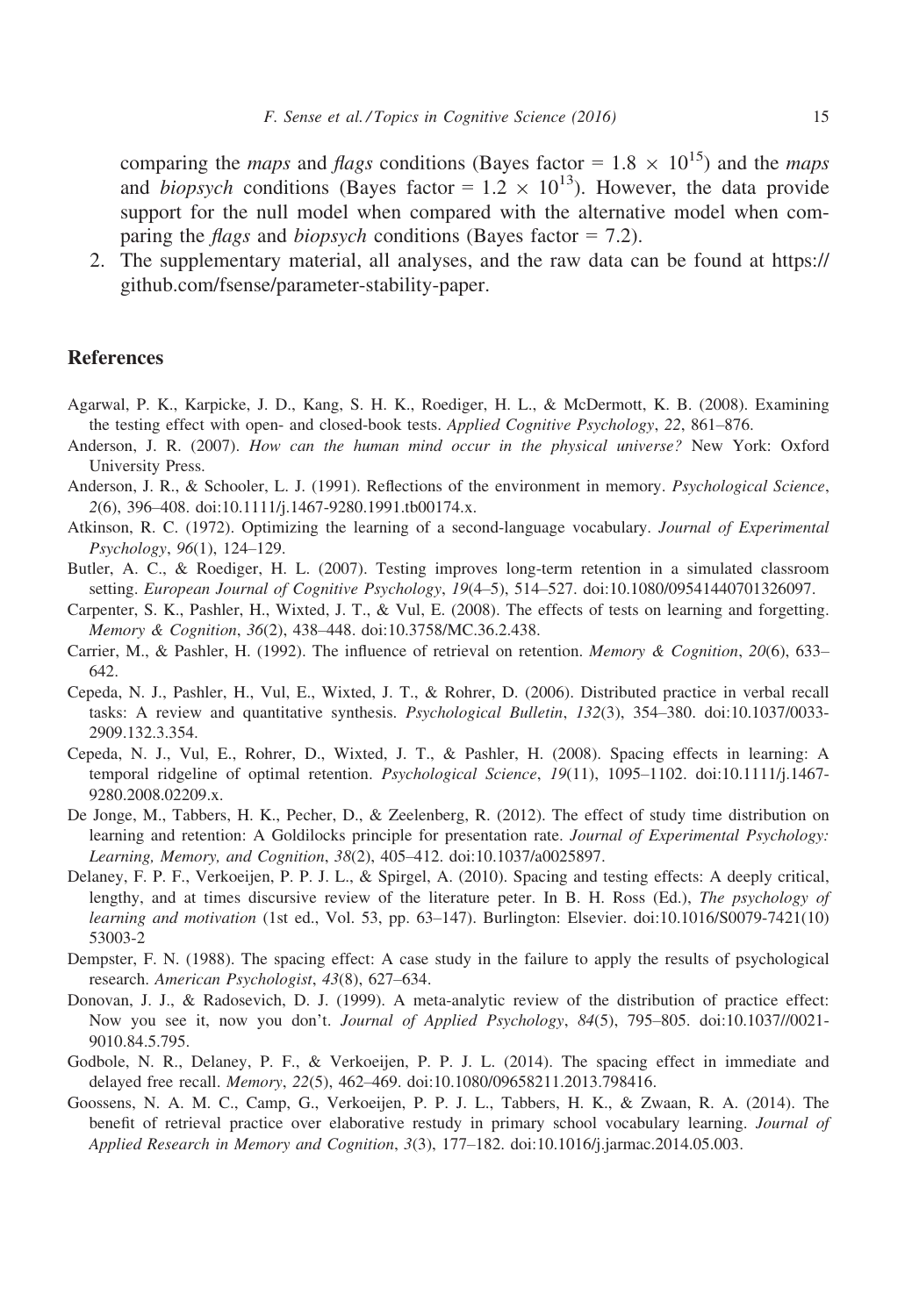- Hartwig, M. K., & Dunlosky, J. (2012). Study strategies of college students: Are self-testing and scheduling related to achievement? Psychonomic Bulletin & Review, 19(1), 126–134. doi[:10.3758/s13423-011-0181-y.](http://dx.doi.org/10.3758/s13423-011-0181-y)
- Hintze, J. L., & Nelson, R. D. (1998). Violin plots: A box plot-density trace synergism. The American Statistician, 52(2), 181. doi[:10.2307/2685478](http://dx.doi.org/10.2307/2685478).
- Jang, Y., Wixted, J. T., Pecher, D., Zeelenberg, R., & Huber, D. E. (2012). Decomposing the interaction between retention interval and study/test practice: The role of retrievability. Quarterly Journal of Experimental Psychology, 65(5), 962–975. doi:[10.1080/17470218.2011.638079](http://dx.doi.org/10.1080/17470218.2011.638079).
- Jastrzembski, T. S., Gluck, K. A., & Gunzelmann, G. (2006). Knowledge tracing and prediction of Future Trainee Performance. Proceedings of the Interservice/Industry Training, Simulation, and Education Conference (pp. 1498–1508). Orlando, FL: National Training Systems Association.
- Kalat, J. W. (2012). Biological psychology (11th ed). Cengage Learning: Wadsworth.
- Kang, S. H. K., & Pashler, H. (2014). Is the benefit of retrieval practice modulated by motivation? Journal of Applied Research in Memory and Cognition, 3, 183–188. doi[:10.1016/j.jarmac.2014.05.006](http://dx.doi.org/10.1016/j.jarmac.2014.05.006).
- Karpicke, J. D., & Roediger, H. L. (2008). The critical importance of retrieval for learning. Science, 319 (5865), 966–968. doi:[10.1126/science.1152408.](http://dx.doi.org/10.1126/science.1152408)
- Kornell, N., & Bjork, R. A. (2008a). Optimising self-regulated study: The benefits and costs of dropping flashcards. Memory, 16(2), 125–136. doi:[10.1080/09658210701763899](http://dx.doi.org/10.1080/09658210701763899)
- Kornell, N., & Bjork, R. A. (2008b). Learning concepts and categories: Is spacing the "enemy of induction"? Psychological Science, 19(6), 585–592. doi[:10.1111/j.1467-9280.2008.02127.x](http://dx.doi.org/10.1111/j.1467-9280.2008.02127.x)
- Kornell, N., Son, L. K., College, B., & York, N. (2009). Learners' choices and beliefs about self-testing. Memory, 17(5), 493–501. doi[:10.1080/09658210902832915](http://dx.doi.org/10.1080/09658210902832915).
- Lindsey, R., Mozer, M., Cepeda, N. J., & Pashler, H. (2009). Optimizing memory retention with cognitive models. In A. Howes, D. Peebles, & R. Cooper (Eds.), 9th International Conference on Cognitive Modeling – ICCM2009. UK: Manchester.
- Lindsey, R. V., Shroyer, J. D., Pashler, H., & Mozer, M. C. (2014). Improving students' long-term knowledge retention through personalized review. Psychological Science, 25(3), 639–647.
- McDaniel, M. A., Anderson, J. L., Derbish, M. H., & Morrisette, N. (2007). Testing the testing effect in the classroom. European Journal of Cognitive Psychology, 19(4–5), 494–513.
- Morey, R. D., & Rouder, J. N. (2015). BayesFactor: 0.9.11-1 CRAN. Zenodo. doi[:10.5281/zenodo.16238](http://dx.doi.org/10.5281/zenodo.16238)
- Nijboer, M. (2011). Optimal fact learning: Applying presentation scheduling to realistic conditions. Groningen, The Netherlands: Unpublished master's thesis, University of Groningen.
- Pavlik, P. I., Jr., & Anderson, J. R. (2003). An ACT-R model of the spacing effect. F. Detje, D. Doerner, & H. Schaub (Eds.), In Proceedings of the Fifth International Conference on Cognitive Modeling (pp. 177– 182). Bamberg, Germany: Universitäts-Verlag Bamberg.
- Pavlik, P. I., & Anderson, J. R. (2005). Practice and forgetting effects on vocabulary memory: An activationbased model of the spacing effect. Cognitive Science, 29(4), 559–586. doi:[10.1207/s15516709cog0000\\_14](http://dx.doi.org/10.1207/s15516709cog0000_14).
- Pavlik, P. I., & Anderson, J. R. (2008). Using a model to compute the optimal schedule of practice. Journal of Experimental Psychology: Applied, 14(2), 101–117. doi:[10.1037/1076-898X.14.2.101.](http://dx.doi.org/10.1037/1076-898X.14.2.101)
- Pavlik, P. I., Bolster, T., Wu, S., Koedinger, K. R., & MacWhinney, B. (2008). Using optimally selected drill practice to train basic facts. In B. Woolf, E. Aimer, & R. Nkambou (Eds.), Proceedings of the 9th International Conference on Intelligent Tutoring Systems (pp. 593–602). Canada: Montreal.
- Pyc, M. A., & Rawson, K. A. (2010). Why testing improves memory: Mediator effectiveness hypothesis. Science, 330, 335.
- Raaijmakers, J. G. W., & Shiffrin, R. M. (1980). SAM: A theory of probabilistic search of associative memory. Psychology of Learning and Motivation, 14, 207–262.
- Raaijmakers, J. G. W., & Shiffrin, R. M. (1992). Models for recall and recognition. Annual Review of Psychology, 43, 205–234.
- Roediger, H. L., & Butler, A. C. (2011). The critical role of retrieval practice in long-term retention. Trends in Cognitive Sciences, 15(1), 20–27.